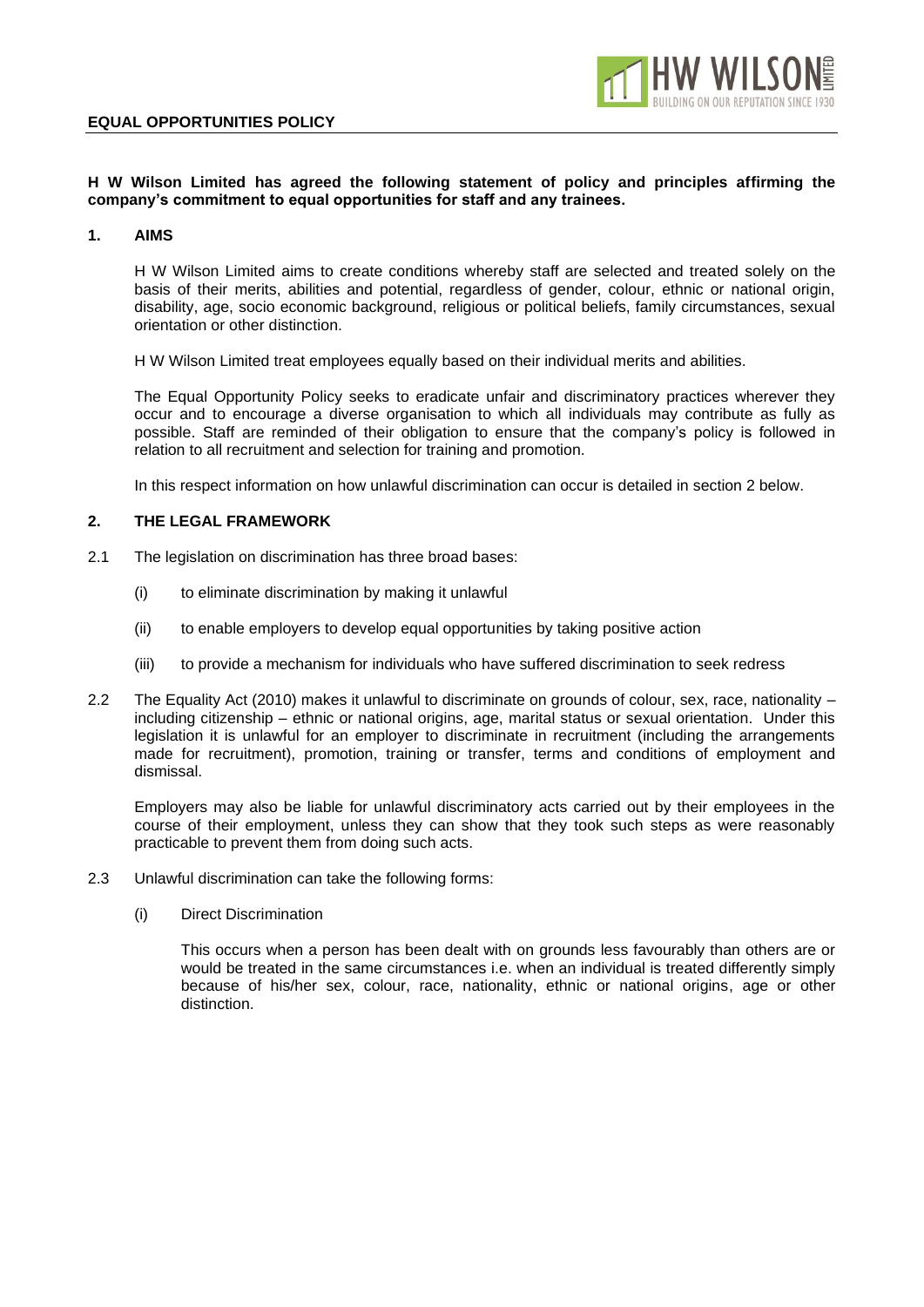

# **2. THE LEGAL FRAMEWORK (Continued)**

#### (ii) Indirect Discrimination

This occurs when a requirement or condition is applied which, whether intentionally or not, adversely affects women, men, those in particular groups, etc. considerably more than others and cannot be justified.

For example, certain types of technical qualifications may be demanded which few minority groups may possess and which are not necessary for the job. 'Word of mouth' recruitment is another example of indirect discrimination.

Similarly, specifying a set number of years experience as an essential requirement for the job (without justification) could also be indirectly discriminatory.

(iii) Victimisation

This occurs when a person is treated less favourably than others **because** that person has done something by reference to the Equality Act such as bringing proceedings against an employer under the Act, being a witness in proceedings brought under the Act or complaining of discrimination against another person.

## **3. PRINCIPLES**

Discrimination, direct or indirect, based on a person's gender; colour, ethnic or national origin, disability status, socio-economic background, family circumstance, sexual orientation, age or any other distinction is unacceptable. An Equal Opportunities Policy cannot succeed without the active support of all members of staff in the continuing development of the policy.

### **4. PERSONAL HARASSMENT**

Personal harassment will not be condoned or tolerated by the company.

Any grievance concerning alleged discrimination or harassment should be referred to a Director of the company.

Any employee(s) found guilty of discrimination, harassment, verbal abuse, physical violence and inciting others to discriminate will be disciplined or dismissed.

### **5. RECRUITMENT**

Advertisement will not be confined to areas or publications which would exclude or reduce applicants of a particular group.

Recruitment will not be confined to agencies, schools, etc. which, because of their source, will promote only applications of a particular group. Recruitment will not solely be made through existing employees if these are predominantly of one group.

### **6. SELECTION/INTERVIEWS**

Questions would only be asked about an applicant's domestic or personal circumstances if those circumstances could affect job performance. This should be done without making assumptions which are based on the sex of the applicant.

Questions, which could be construed as being discriminatory, should be avoided i.e. asking young female candidates about marriage or family planning arrangements. Questions relating to race should be avoided completely.